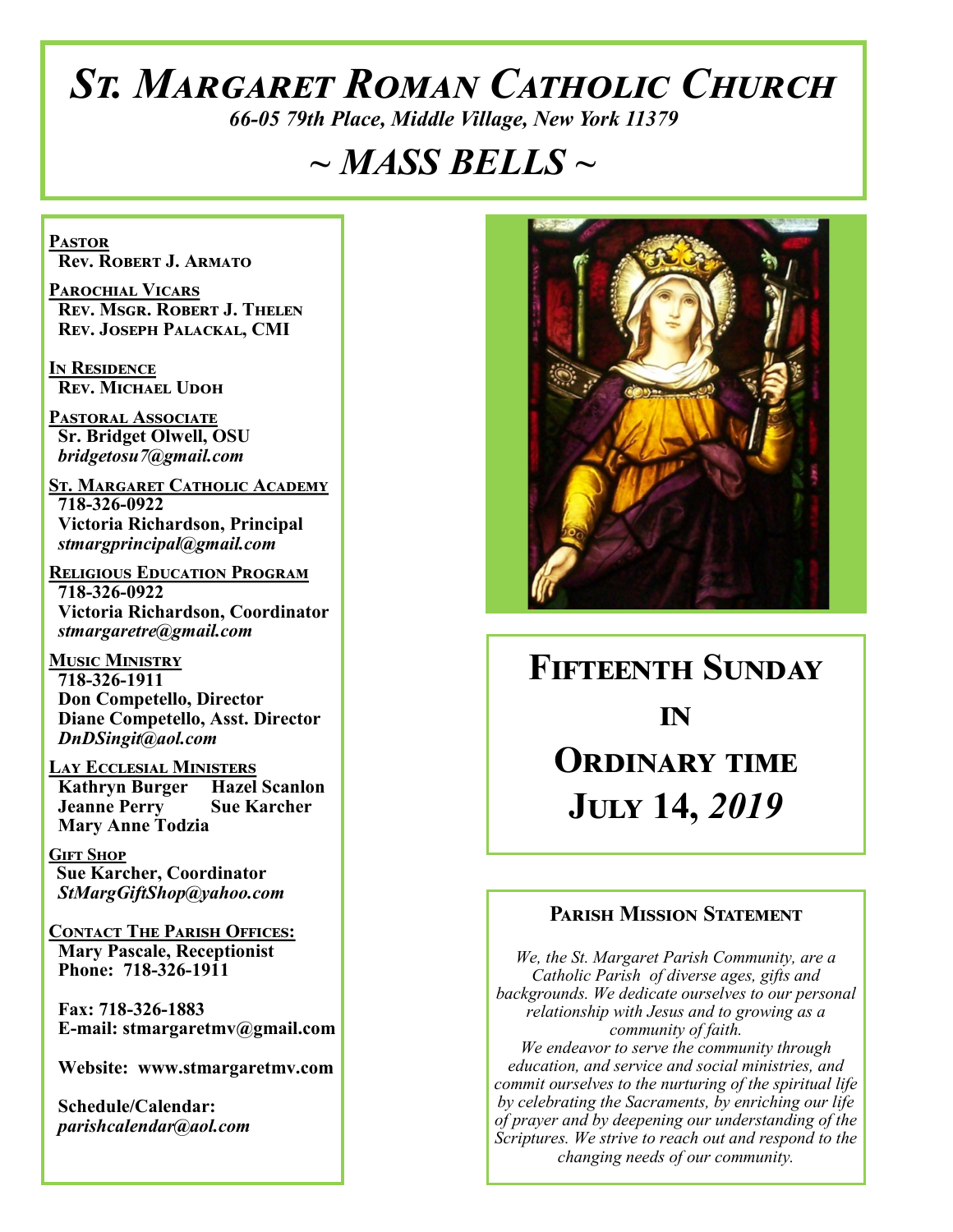### *MASSES FOR THE WEEK*

| SUN.<br>8:00<br>**<br>10:00                       | <b>JULY 14 - FIFTEENTH SUNDAY</b><br><b>IN ORDINARY TIME</b><br>Intention of Rev. Edmund Brady<br>Il Popolo della Parocchia/Vincenza,<br>Mariano e Salvatore Palmeri/In Onore<br>Della Madonna del Carmine/Maria<br>Curatolo/ |
|---------------------------------------------------|-------------------------------------------------------------------------------------------------------------------------------------------------------------------------------------------------------------------------------|
| <b>NOON</b>                                       | <b>Ralph Kistner</b>                                                                                                                                                                                                          |
| 5:00PM                                            | <b>Welfare of Margaret Cooney</b>                                                                                                                                                                                             |
| MON.                                              | <b>JULY 15 - ST. BONAVENTURE</b>                                                                                                                                                                                              |
| 7:00                                              | <b>Dick Policke</b>                                                                                                                                                                                                           |
| 9:00                                              | Barbara Vitagliano                                                                                                                                                                                                            |
| TUE.                                              | JULY 16 - OUR LADY OF MT. CARMEL                                                                                                                                                                                              |
| 7:00                                              | Giuseppe Pagano                                                                                                                                                                                                               |
| 9:00                                              | Ida & Maria Vocaturo                                                                                                                                                                                                          |
| WED.                                              | <b>JULY 17 - WEEKDAY</b>                                                                                                                                                                                                      |
| 7:00                                              | <b>Domenico DeSiervi</b>                                                                                                                                                                                                      |
| 9:00                                              | Maria Curatolo                                                                                                                                                                                                                |
| THU.                                              | <b>JULY 18 - ST. CAMILUS</b>                                                                                                                                                                                                  |
| 7:00                                              | Peter Bojceniuk                                                                                                                                                                                                               |
| 9:00                                              | Daniel Lenihan                                                                                                                                                                                                                |
| FRI.                                              | <b>JULY 19 - WEEKDAY</b>                                                                                                                                                                                                      |
| 7:00                                              | <b>Patrick Rudden</b>                                                                                                                                                                                                         |
| 9:00                                              | David P. Jones (BIRTH)                                                                                                                                                                                                        |
| SAT.                                              | JULY 20 - STS. MARGARET/<br><b>APOLLINARIS</b>                                                                                                                                                                                |
| 9:00                                              | <b>Collective: People of the Parish</b>                                                                                                                                                                                       |
| 5:00PM                                            | <b>Biagio Lucci</b>                                                                                                                                                                                                           |
| SUN.<br>8:00<br>10:00 **<br><b>NOON</b><br>5:00PM | <b>JULY 21 - SIXTEENTH SUNDAY IN</b><br><b>ORDINARY TIME</b><br>Ofelia Susaya<br>Filippo, Leonardo e Maria Curatolo<br>People of the Parish<br>Patricik J. & Mary Morrissey                                                   |

\*\* Bilingual, Italian/English

### **MASSES and MEMORIALS**

 We still have many 2019 Masses and memorials available for your intentions. Please visit the Rectory Offices to make your requests. The 2020 book will not be opened until we've filled most of the remaining 2019 slots.

### **PARISH INFORMATION**

**Rectory Office Hours Monday - Friday - 9 am to Noon, and 1 pm to 5pm Tuesday & Wednesday evenings 5-7pm Saturday - by appointment Sunday - closed**

**CONFESSIONS** - Saturday, 4-4:45 pm or by appointment with a priest.

**NOVENA** to Our Lady of the Miraculous Medal Mondays after the 9am Mass.

**BAPTISMS** take place on the 1st and 3rd Sundays of the month. Please call the rectory for an appointment and to register your child.

**WEDDINGS MUST** be scheduled at least six months in advance by appointment with a priest or a deacon. Please call the rectory office. For marriage preparation information visit www.pre-cana.org.

**THE ENGLISH CHOIR** rehearses on Tuesday, at 7 pm in the Church. Tenors and baritones needed!

**IL CORO ITALIANO** prattica ogni Domenica prima della Messa Italiana.

**THE YOUTH CHOIR** rehearses on Thursday, from 6-7 pm in the Church. For more info, DnDsingit@aol.com

**BOY SCOUT TROOP #119** meets on Tuesdays from 7:15-9 pm in the Parish Hall. New members are welcome, age 10 1/2 & up. Call Mr. Krzewski, 718-894-4099.

**CUB PACK #119** meets on Mondays from 7-8:30 pm in the Parish Hall. New members welcome, age 6 to 10-1/2. Call Mr. Krzewski, 718-894-4099.

**SENIOR CITIZENS** meet every Wednesday at 12 Noon in the Parish Center.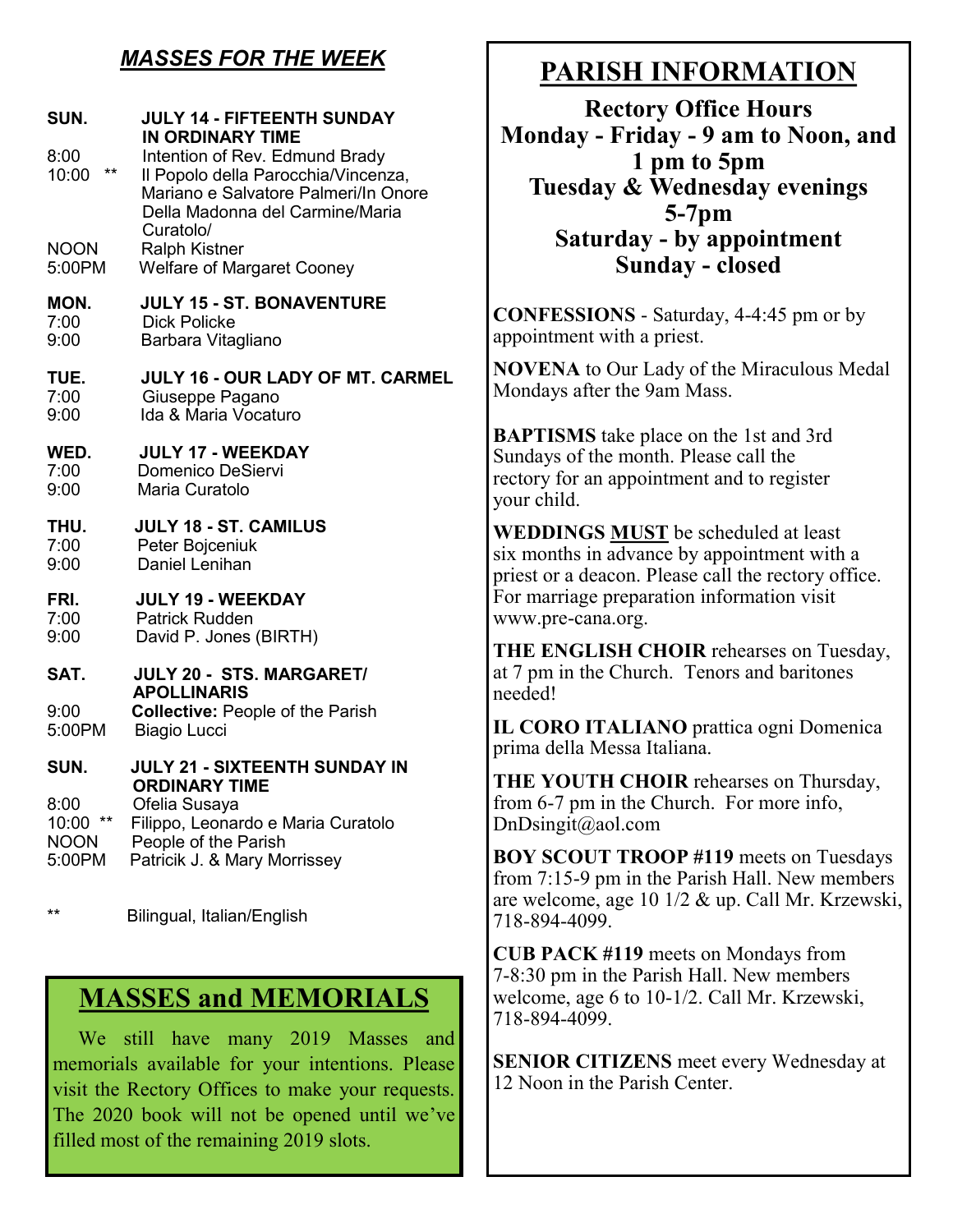# PLEASE PRAY FOR OUR SICK

Karen Guarascio, Connie Faccibene, Linda Frazier, Cari Ann Falk-LoBello, Glen Falk, Ronald Frazier, Robert Sabini, Lee Falk, Scott White, Baby McKinley Kelleher, Sean Harrison, Justin James Quirke, Elizabeth Ott, John Wert, Mary Harrison, John Murphy, Anne McGinnis, Richard Santangelo, Norma Voyer, Vicky Turato, Julio Pelaez, Maritza Gutierrez, Graciela Mora, Cindy Mulore, Salvatore Tuttolomondo, Gloria Mojica, Gloria Pemaj, Anne Gorian, Allen McConville, Joseph Simon, Jack Marchindiondo, Victoria Lippolis, The Scaturro Family, Joseph Siano, Louis Pitelli, Marion Caracciola, Vita Mazzola, Giovanni Campo, Edward Stoltzenberg,

*The names will remain for 3 months, please call 718-326-1911 and ask for continued prayers.*

### **Prayer Requests**

**Pray for vocations to the Priesthood and Religious Life.** 

**Please pray for our men and women from our Parish serving in the defense of our country: Lt. Col. Thomas Frohnhoefer Sgt. Robert A. Domenici** 



*WE RECALL OUR BELOVED DECEASED*

*May they rest in Christ's Peace!*

### **MEMORIALS**

### *WINE & HOSTS THIS WEEK*

*are offered in memory of Peter Bojceniuk at the request of Helen Bojceniuk.* 

### *ALTAR CANDLES THIS WEEK*

*are offered in memory of Peter Bojceniuk at the request of Helen Bojceniuk.* 

### *TABERNACLE LAMP THIS WEEK*

*is lit in memory of Peter Bojceniuk the request of Helen Bojceniuk.* 

#### **TODAY'S READINGS**

 *Fifteenth Sunday in Ordinary Time* 

Dt 30:10-14 Ps 69:14, 17, 30-31, 33-34, 36-37 or Ps 19:8,9,10,11 Col 1:15-20 Lk 10:25-37

### **READINGS FOR THE WEEK**

| Monday:    | Ex 1:8-14, 22<br>Ps 124:1b-3, 4-6, 7-8<br>Mt $10:34-11:1$           |
|------------|---------------------------------------------------------------------|
| Tuesday:   | $Ex 2:1-15a$<br>Ps 69:3, 14, 30 - 31, 33 - 34<br>Mt 11:20-24        |
| Wednesday: | Ex $3:1-6, 9-12$<br>Ps 103:1b-2, 3-4, 6-7<br>Mt $11:25-27$          |
| Thursday:  | Ex 3:13-20<br>Ps 105:1 and 5, 8-9,<br>24-25, 26-27<br>Mt $11:28-30$ |
| Friday:    | Ex $11:10-12-14$<br>Ps 116:12-13,15<br>and 16bc, 17-18<br>Mt 12:1-8 |
| Saturday:  | Ex 12:37-42<br>Ps 136:1 and 23-24,<br>$10-12, 13-15$<br>Mt 12:14-21 |
| Sunday:    | Gn 18:1-10a<br>Ps 15:2-3, 3-4, 5<br>Col 1:24-28<br>Lt 10:38-42      |
|            |                                                                     |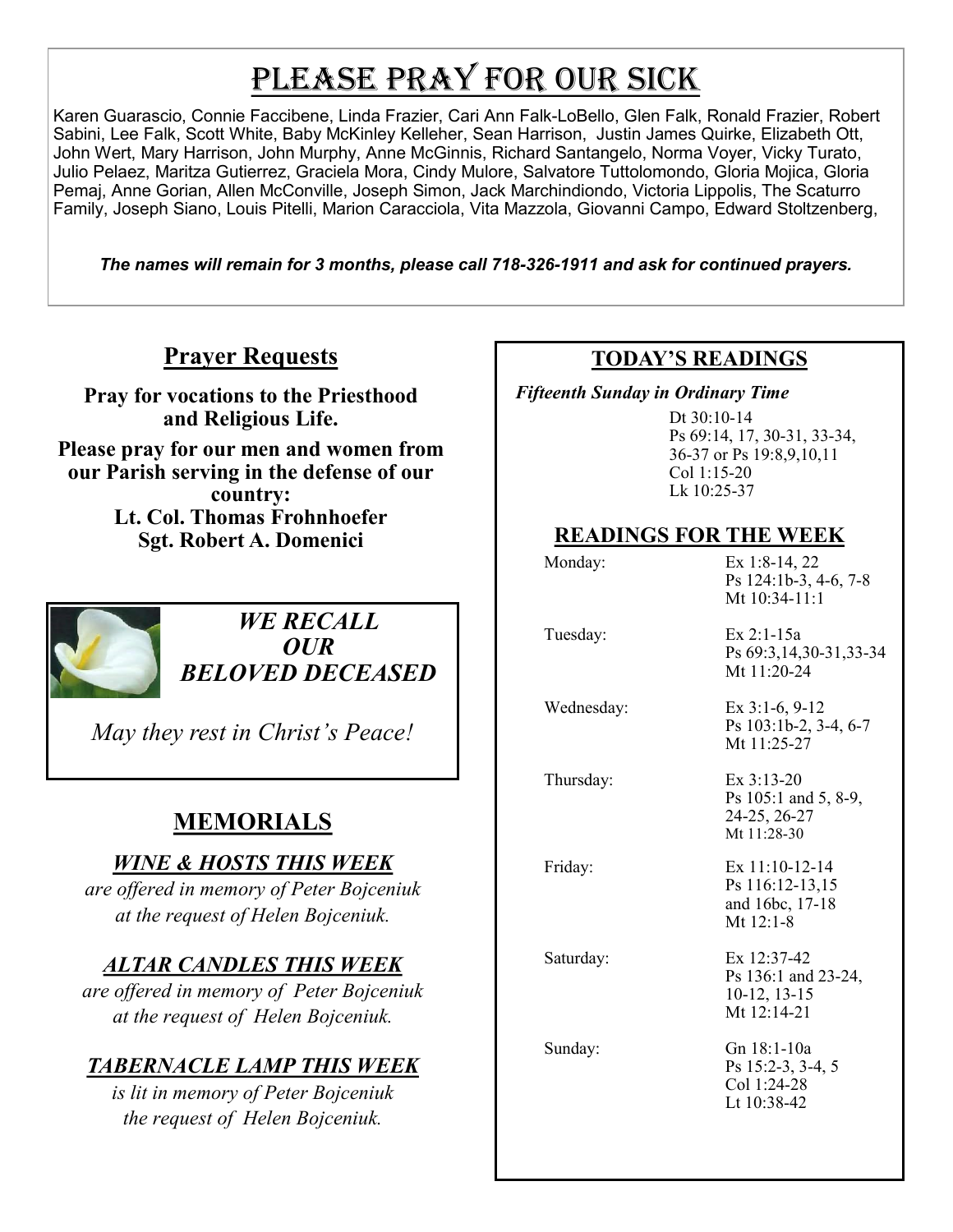#### **THE ST. VINCENT dePAUL CLOTHING PICK-UP**

will be held on **Sunday, July 21.** The truck will be on 79th Place from 8:30am to 12:30pm for your items.

#### **PLEASE DO NOT LEAVE YOUR ITEMS AT THE RECTORY DOOR**

### **MARK YOUR CALENDAR**

Our next Blood Drives are scheduled for **Sundays, August 18** and **October 27.**

We hope to see you there!

#### **RELIGIOUS ED NEWS**

 **Regular registration** for the 2019-2020 religious education classes has ended. **Please complete and return the forms by Friday, August 30**, together with a **\$25** late fee for each registration. Registrations will not be accepted after August 30.

 **As of September, our class times will change to afternoons only** as follows:

> **Grades 1-4: Tuesdays, 4:00 - 5:30 Grades 5-8: Wednesdays, 4:00 - 5:30**

 If you have questions please e-mail **stmargaretre@gmail.com**

#### **PARISH REGISTRATION**

 Very often, people come to the Rectory asking for a certificate or letter attesting to their being active members of our Parish. That's hard for us to do, if there is no record of their being registered.

 All families worshiping here at St. Margaret's are encouraged to register with the Rectory Offices. All you have to do is complete the following information and drop it into the collection basket. We'll take it from there.

| Name:    |  |  |
|----------|--|--|
| Address: |  |  |
|          |  |  |
|          |  |  |

Phone #:  $($   $)$ -  $-$ 

**SUMMER SCHEDULE**

 Our Mass attendance drops each summer as people go off on vacation. Last year, the entire weekend congregation could have fit comfortably in two just Masses.

 In conjunction with our sister parishes in the Deanery, we are reducing the **Sunday** Mass obligation schedule *through and includ***ing**  *Sunday, September 1:* 

#### **SATURDAY 5:00pm (English)**

**SUNDAY - 8:00am (English) SUNDAY 10:00am (bilingual Italian/English) SUNDAY 12:00 Noon (English) SUNDAY 5:00pm (English)**

*All weekday morning Masses, Monday through Saturday, remain unchanged.*

### **ST. MARGARET OF ANTIOCH**

 Nothing certain is known of her, but according to her legend, she was the daughter of a pagan priest at Antioch in Pisidia. Also known as Marina, she was converted to Christianity, whereupon she was driven from home by her father. She became a shepherdess and when she spurned the advances of Olybrius, the prefect, who was infatuated with her beauty, he charged her with being a Christian. He had her tortured and then imprisoned, and while she was in prison she had an encounter with the devil in the form of a dragon. According to the legend, he swallowed her, but the cross she carried in her hand so irritated his throat that he was forced to disgorge her. The next day, attempts were made to execute her by fire and then by drowning, but she was miraculously saved and converted thousands of spectators witnessing her ordeal, all of whom were executed. Finally, she was beheaded. That she existed and was martyred are probably true; all else is probably fictitious. She is one of the Fourteen Holy Helpers, and hers was one of the voices heard by St. Joan of Arc. She is the patroness of childbirth and our Parish. Her feast day is this Saturday, July 20.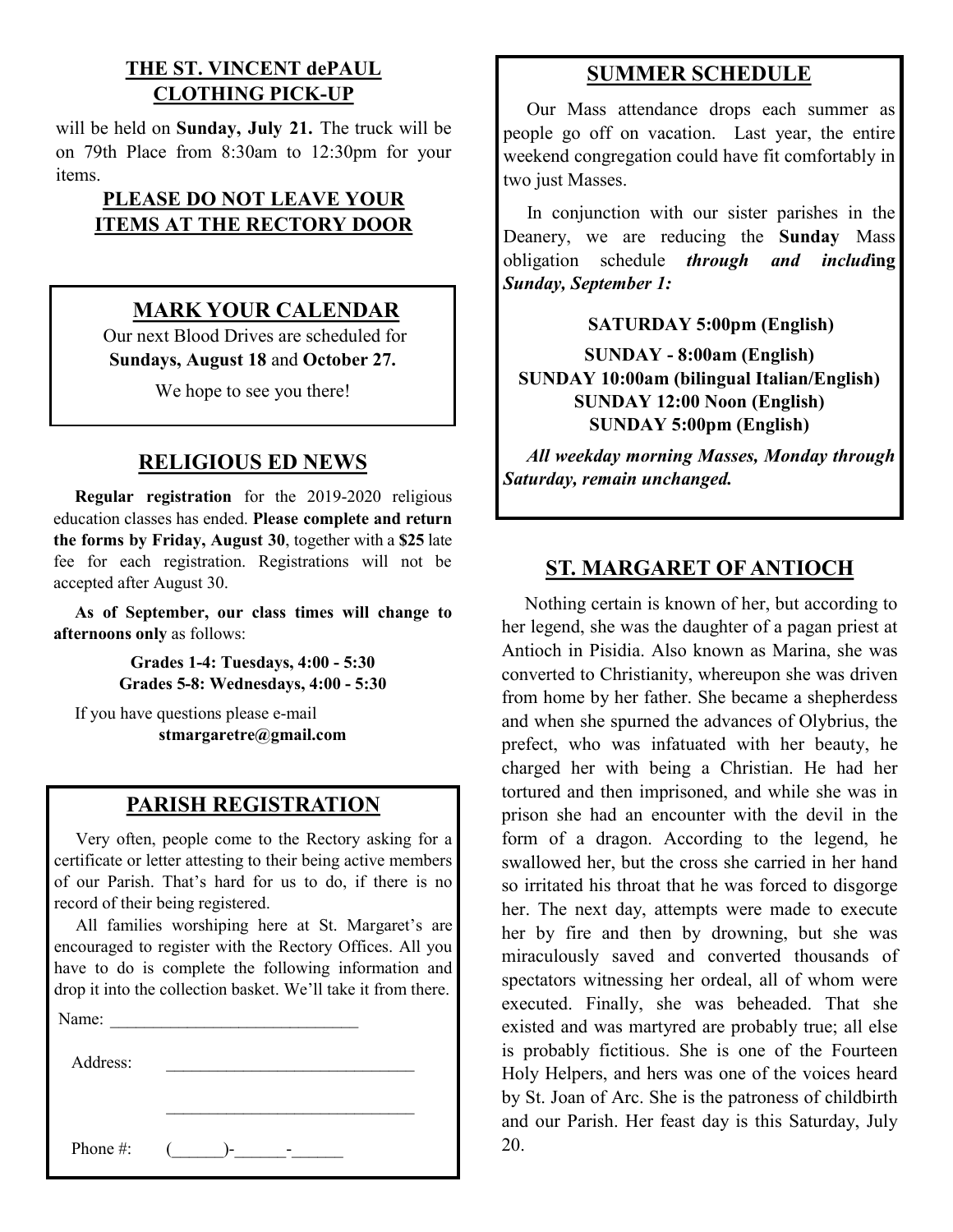### **St. Margaret Gift Shop**

### **SUMMER SCHEDULE**

**CLOSED: All Wednesdays in July**

**OPEN: all Sundays in July, 9am - 1pm**

**CLOSED: the entire month of August**

#### **Re-open, Wednesday, September 4, 12-4pm**

We have a selection of religious goods: Rosaries - Medals - Gifts Crucifixes - Statues - Bibles other books **AND MORE!**

If we don't have it, we'll try to get it for you. The Gift Shop is located in the rectory. Please use the red side door in the parking lot. If the door is closed, please knock.

#### Contact us: **StMargGiftShop@yahoo.com**

### **USE OF ENVELOPES**

 Please help us keep our records straight by putting the amount of your donation in the space indicated on your envelopes. It will make life a lot simpler for our counters and recorders.

Thank you!

### **ANNUAL CATHOLIC APPEAL**

 Our 2019 Annual Catholic Appeal continues to grow, thanks to the **144** families who have pledged **\$49,023** toward our goal of **\$65,897.**  We got a great shot in the arm last week and now are at **74.4%** of our parish goal, with "only" **\$16,874** to go.

 Please donate as your means allow. Use the envelopes mailed to you or one available in church *to send your donation directly to the Appeals office.*

 **NO funds donated for this Campaign are used to pay for sex abuse lawsuits.** 

### **Monthly Memorial Mass**

 A **bi-lingual (English and Italian) memorial Mass with music** is celebrated each month for the repose of the souls of those who were buried from our church during the preceding month.

 While we no longer celebrate private memorial Masses, families who wish to have an annual or "month's mind" Mass offered for a loved one can join in this monthly celebration. Please contact the Rectory at 718-326-1911 to make the arrangements.

 **The next memorial Mass will be celebrated at 11:45 am Saturday, August 10.** 



### **THE ST. VINCENT FOOD PANTRY**

is located in the Convent 66-25 79th Place

### **The Pantry is open every WEDNESDAY from 10:00 am to 12:00 Noon. CLOSED ON SATURDAY FOR JULY AND AUGUST**

*Our Food Pantry is in need of coffee, bottled juice, cooking oil, mayo, sugar, canned fruit, Chef Boy-ardee products. For more info. Call Terry, 718-326-0188.*

*As always, thank you for your generosity!*

### **PARKING**

 Avoid getting ticketed or towed! Please be mindful of the way that you park, being careful not to block our neighbors' driveways or the entrance to the schoolyard.

 Also do not leave your vehicle double-parked and unattended on 79th Place, a street used regularly by delivery and emergency vehicles.

### **MISSION COLLECTION**

 Thank you for your generous response to our annual **Mission Appeal!** A total of \$2,015 was sent in your name to the Society for the Propagation of the Faith to support the work of missionaries overseas.